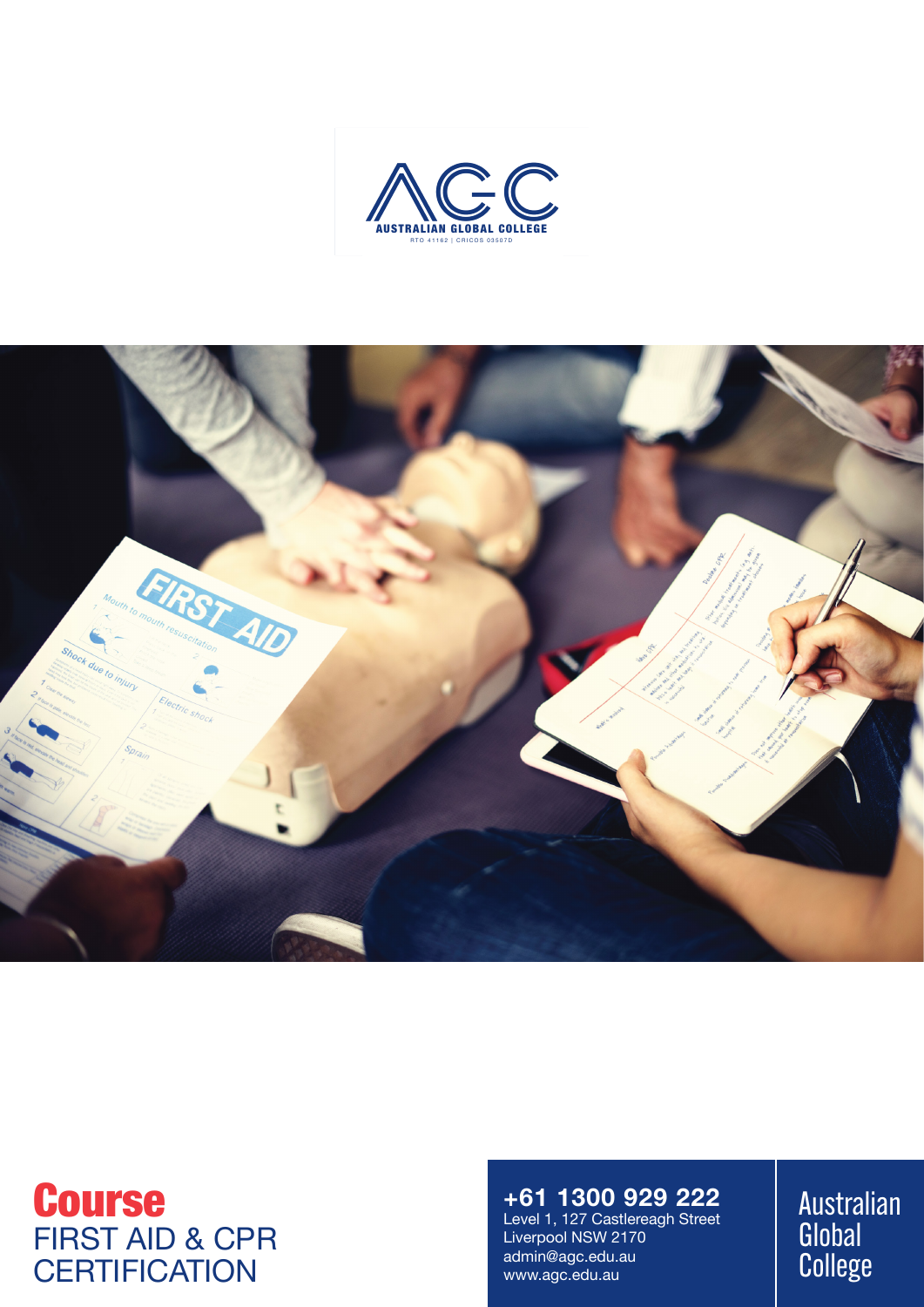#### **FIRST AID & CPR CERTIFICATION**

This nationally accredited set of skills aims to addresses the skills and knowledge required to administer basic first aid and CPR. To achieve the First Aid and CPR Certification, the candidate must complete two (2) units of competency; refer to unit list on page 2. Australian Global College is committed to providing an inclusive learning environment. Principles of access and equity for all students are applied in all programs.

#### Course Outcome

The course applies to all persons who may be required to provide a first aid response in a range of situations, including community and workplace settings. It will give participants the confidence to provide help in case of an emergency; develop important skills in how to conduct a primary and secondary assessment;

provide CPR and resuscitation to adults, children and infants including duty of care requirements and develop important skills in how to respond to emergency situations accordingly.

#### **Delivery Mode**

This course can be delivered in a flexible program of mixed-mode or classroom\* based learning.

#### **Theory:**

Students may complete their assessments at their own pace. Support from a designated trainer is available via email, phone, SMS and video call. Some review of theory may be completed in class with the designated trainer present.

#### **Practical:**

All practical assessments will be carried out in the classroom with the designated trainer present. *\*Classroom may be arranged on a case-by-casebasis. Minimum numbers may apply. Ask us for more information.*

#### **Course Duration**

Students will be required to attend a classroom based practical training session forone (1) full six (6) hour day. All theory assessments must be completed in the students own time before the practical training, theory will be reviewed on the day. The methods in which students are assessed may include written questions, projects and observations. Students will need to follow the training plan provided to them to ensure they complete the course within the required training plan.

#### **Entry Requirements**

There are no formal entry requirements forthis qualification.

- Applicants will be required to undertake a Language, Literacy & Numeracy assessment.
- Applicants will be required to complete a Pre-Training Review.
- Applicants must be able to attend all practical assessments on the assigned dates where required.

# **+61 1300 929 222**

Level 1, 127 Castlereagh Street Liverpool NSW 2170 admin@agc.edu.au www.agc.edu.au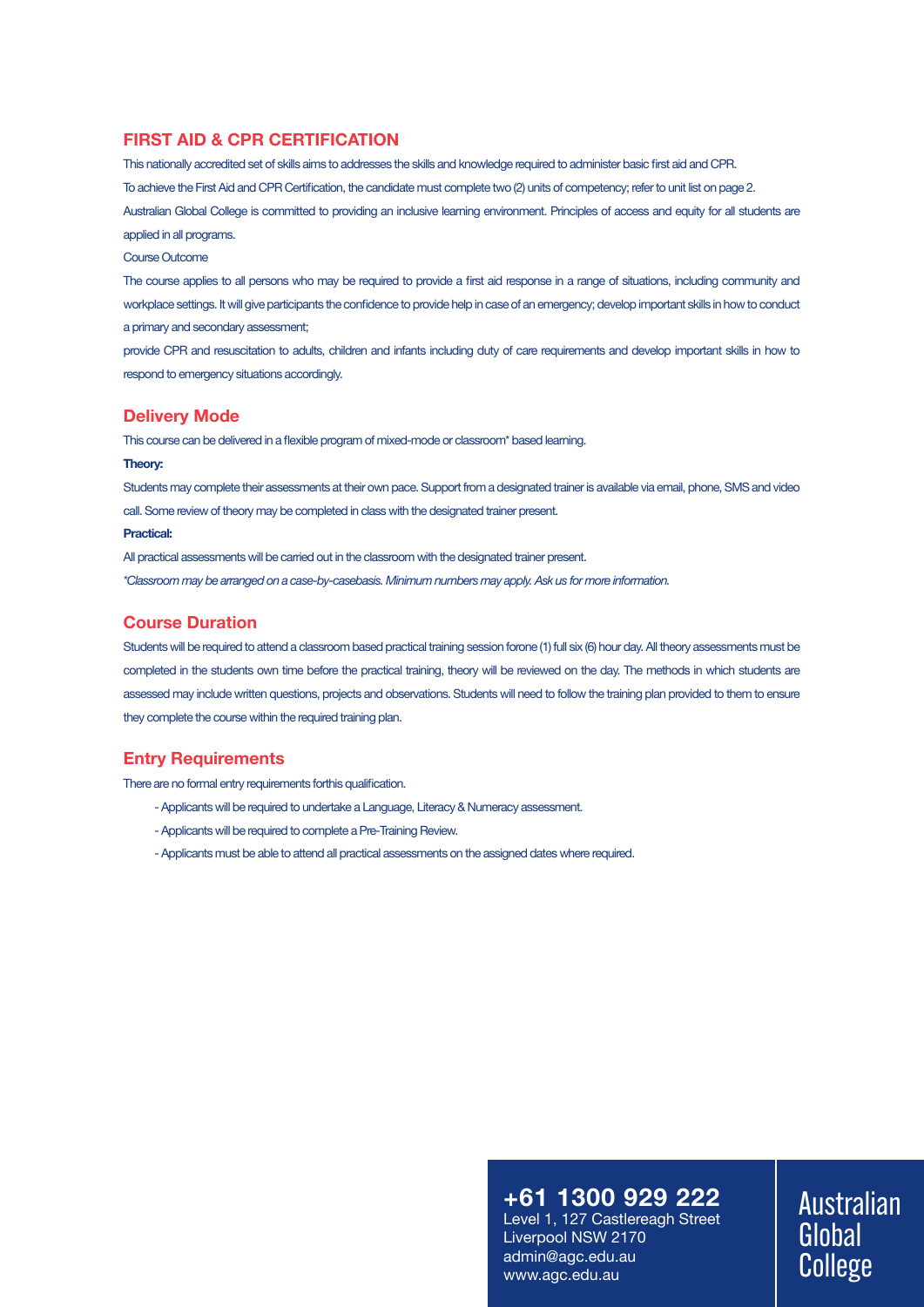#### **Possible job titles include**

Health & Community Services Worker Sporting Club Attendant Workplace First Aid Officer Childcare Supervisor

### **Units of Competency**

HLTAID011 Provide first aid

HLTAID009 Provide cardiopulmonary resuscitation

#### **Certificate**

On successful completion of all assessments each participant will receive a Nationally Recognised Statement of Attainment in:

**HLTAID011 - Provide first aid**

**HLTAID009 - Provide cardiopulmonary resuscitation**

\*Please note:

The first aid certification is valid for 3 years.

The CPR certification is valid for 1 year.

# **+61 1300 929 222**

Level 1, 127 Castlereagh Street Liverpool NSW 2170 admin@agc.edu.au www.agc.edu.au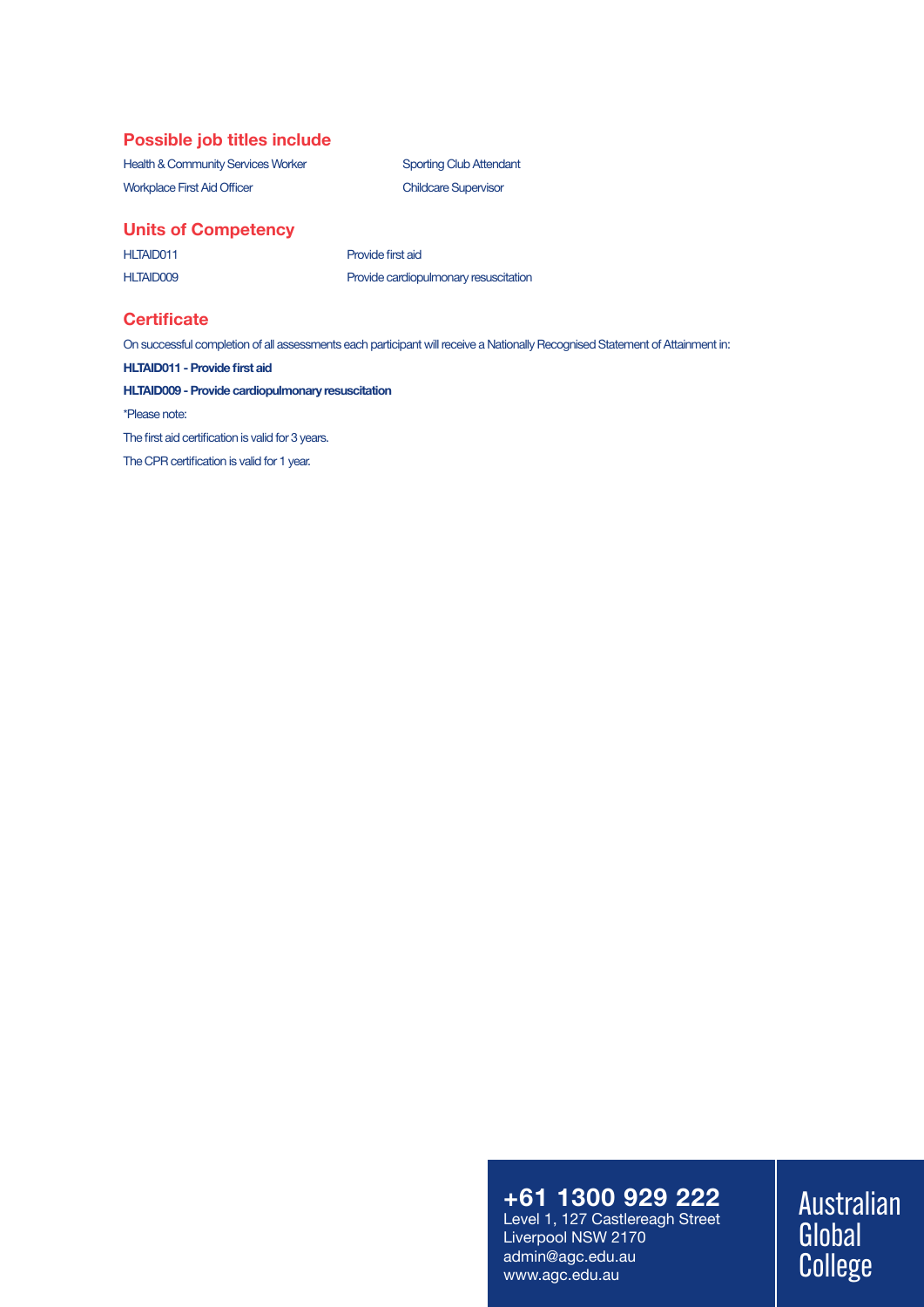#### **Unit Overview**

#### **HLTAID011 - Provide first aid**

This unit describes the skills and knowledge required to provide a first aid response to a casualty in line with first aid guidelines determined by the Australian Resuscitation Council (ARC) and other Australian national peak clinical bodies. This unit covers the following: First aid management; bleeding control; respiratory distress, basic wound care; how to respond to emergencies; assist people suffering from shock.

#### **Knowledge Evidence examples:**

Knowledge of state/territory regulations, first aid codes of practice and workplace procedures; principles and procedures for first aid management for a range of scenarios including abdominal injuries, allergic reaction, choking and basic wound care.

#### **Performance Evidence examples:**

Students must perform applied first aid procedures for anaphylaxis, bleeding control, shock and respiratory distress.

#### **HLTAID009 - Provide cardiopulmonary resuscitation**

This unit describes the skills and knowledge required to perform cardiopulmonary resuscitation (CPR) in line with the Australian Resuscitation Council (ARC). This unit covers the following: Response to an emergency situation; perform CPR procedures; communicate details of an incident; review an incident.

#### **Knowledge Evidence examples:**

Relevant ARC guidelines to managing the unconscious breathing and non-breathing casualty and provision of CPR; techniques for providing CPR to adults, children and infants; duty of care requirements; infection control procedures, including use of standard precautions and resuscitation barrier devices.

#### **Performance Evidence examples:**

Students must perform at least 2 minutes of uninterrupted single rescuer cardiopulmonary resuscitation (CPR) (5 cycles of both compressions and ventilations) on an adult resuscitation manikin on the floor; perform at least 2 minutes of uninterrupted single rescuer CPR (5 cycles both compressions and ventilations) on an infant resuscitation manikin placed on a firm surface.

*IMPORTANT: In order to successfully complete the course, students must be able to meet thephysical requirements of the practical assessments. See practical evidence examples above.*

## **+61 1300 929 222**

Level 1, 127 Castlereagh Street Liverpool NSW 2170 admin@agc.edu.au www.agc.edu.au